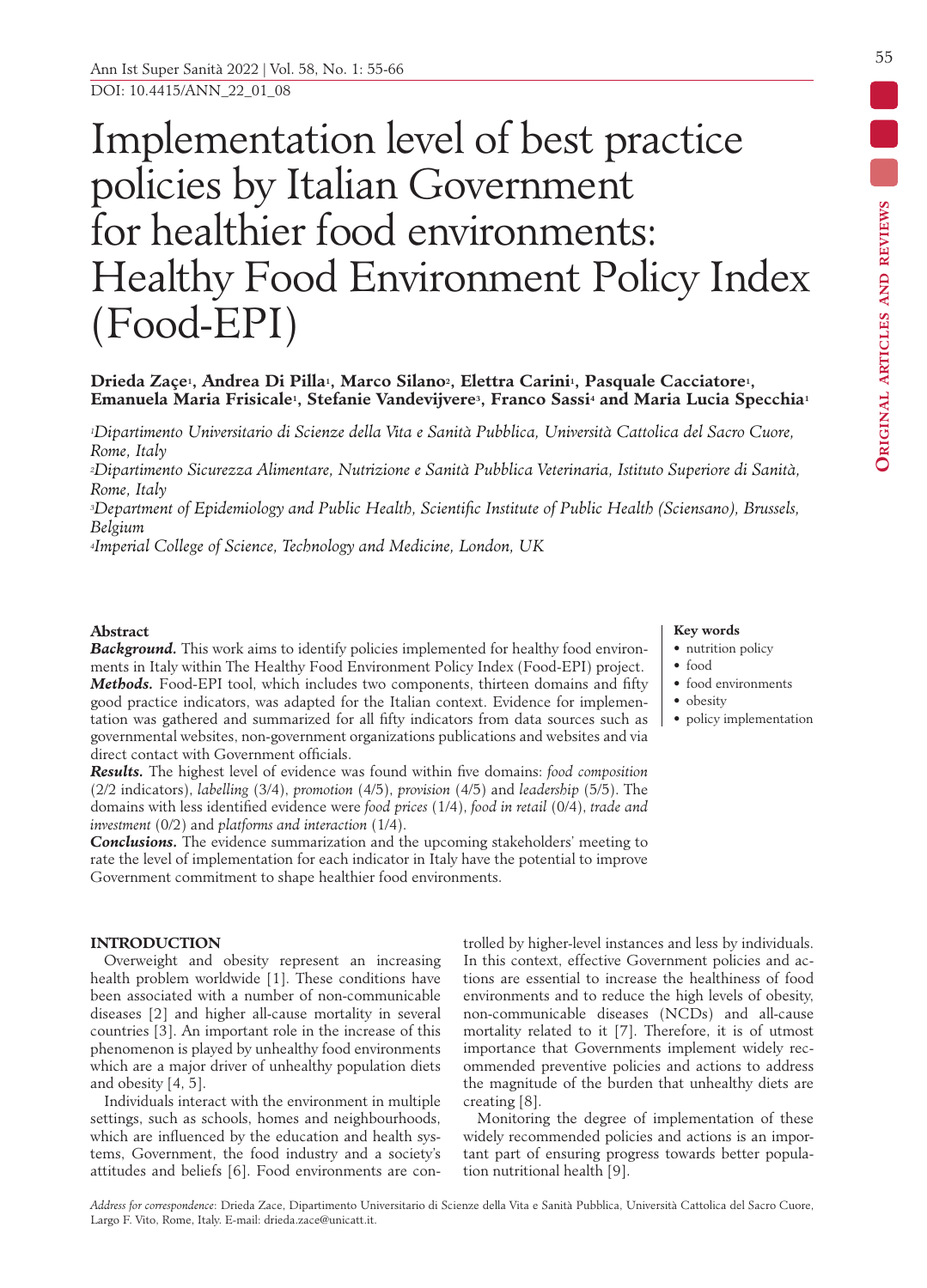In this context the International Network for Food and Obesity/Noncommunicable diseases Research, Monitoring and Action Support (INFORMAS) was created. INFORMAS is a global network of public-interest organizations and researchers that aims to monitor, benchmark and support public and private sector actions to create healthy food environments and reduce obesity, NCDs and their related inequalities. Key aspects of food environments are monitored over time and between countries, contributing to strengthening the accountability of Governments and the private sector for the impact of their policies and actions on food environments, obesity and NCDs. To do this, INFOR-MAS has developed a tool, the Healthy Food Environment Policy Index (Food-EPI) [8], to assess the extent of implementation of recommended food environment policies by national Governments compared to international best practice [10]. The Food-EPI tool and process have been through several phases of development, including a review of literature and policy documents, subsequent revision by a group of international experts from low-, middle- and high-income countries, and pilot testing. It has been pilot-tested [11] and used in different contexts to identify actions taken by Governments regarding policy implementation for healthy food environments [12-16].

The Food-EPI tool is part of the Science & Technology in childhood Obesity Policy (STOP) project, which is a European Commission-funded Horizon 2020 project, aiming to expand and consolidate the multidisciplinary evidence base upon which effective and sustainable policies can be built to prevent and manage childhood obesity. Based on the Food-EPI tool, in collaboration with the Italian National Health Institute (Istituto Superiore di Sanità, ISS), which is partner of the STOP project, we collected information and evidence for each indicator concerning the Italian context. The aim was to identify any actions taken by the Italian Government at the level of policy implementation for healthy food environments in Italy, which could serve as ground for subsequent rating and benchmarking the implementation of each policy with reference to international best practices, in order to make prioritized recommendations based on the identified gaps.

## **METHODS**

The present study was carried out in two different steps. The first step included a narrative review to identify and collect pertinent documents concerning policy implementation for healthy food environments and benchmarks. The collected information was then sent to experts from the National Health Institute for validation. The second step consisted of a pilot study to measure the comprehensibility of the summarized information and easiness in conducting the rating process.

# *Search strategy*

Institutional and non-institutional websites were searched by a team of five researchers on three levels: international, national and regional. At the international level websites of organizations such as World Health Organization, European Union and European

Parliament were searched to look for pertinent policies and actions that were adapted and implemented by the Italian Government. At the national level websites of institutions such as Ministry of Health, Ministry of Economic Development, Ministry of Agricultural, Food and Forestry Policies, Ministry of Education and National Health Institute, National Center for Diseases Prevention and Control (Centro Nazionale per la Prevenzione e il Controllo delle Malattie, CCM) were searched.

Furthermore, the websites of different non-profit organizations, scientific societies and food industries such as Italian Society of Human Nutrition (Società Italiana di Nutrizione Umana, SINU), National Agency for Regional Health Services (Agenzia Nazionale per i Servizi Sanitari Regionali, AGENAS), National Institute for the Promotion of the Health of Migrant Populations and for the Fight of Poverty Diseases (Istituto Nazionale per la Promozione della Salute delle Popolazioni Migranti e per il Contrasto delle Malattie della Povertà, INMP) Gaining Health, WHO Healthy Cities Network were explored. At the regional level, the websites of several municipalities were searched looking for initiatives, actions or policies implemented at a local level.

The keywords used to search for pertinent documents were: policy; Government; Italy; national; regional; strategies; actions; implementation; initiatives; food composition; food labelling; food promotion; food prices; food provision; food retail; food trade; food investment; infrastructure; leadership; governance; food monitoring; funding; resources.

# *Definitions*

For the purpose of this work the following definitions were used [11].

*Food*: food and non-alcoholic beverages, excluding breastmilk or breastmilk substitutes. *Food environments*: the collective physical, economic, policy and sociocultural surrounding, opportunities and conditions that influence people's food and beverage choices and nutritional status.

*Government*: any Government departments and, where appropriate, other agencies (i.e., statutory bodies such as offices, commissions, authorities, boards, councils, etc.).

*Government implementation*: the intentions and plans of the Government and actions and policies implemented by the Government as well as Government funding for implementation of actions undertaken by non-governmental organizations, academic institutions, private companies (including consultants), etc.

*Healthy/unhealthy food*: categorization of foods as healthy/unhealthy in accordance with the WHO and EU guidelines or informed by rigorous criteria or the use of a nutrient profiling model.

*Nutrients of concern*: salt (sodium), saturated fat, trans fat, added sugar.

*Systems-based approaches*: a set of common objects or people and the relationships and interactions that make them part of a larger whole, working together towards a common purpose.

*Policy actions*: all Government policies, plans, strate-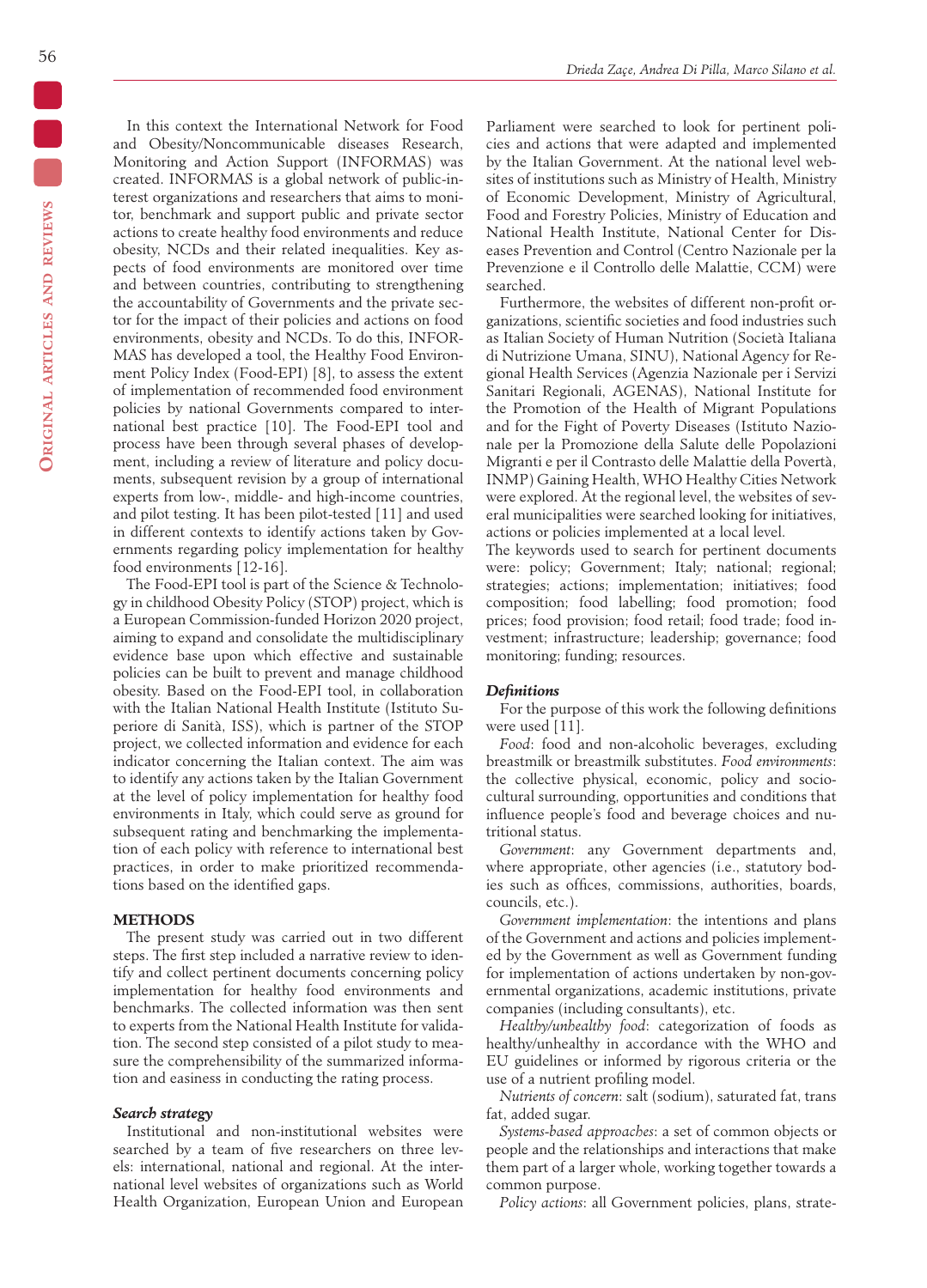gies and activities (evidence of policy implementation took into consideration the whole policy cycle, from agenda-setting, through to policy development, implementation and monitoring).

A strict collaboration and several consultations were conducted with experts from the National Health Institute during the research of websites and evidence collection process. The evidence collection was structured in several rounds, after each of which there was a feedback and evaluation from the National Health Institute expert.

# *Evidence compilation and synthesis*

The Food-EPI tool is comprised of two components: *policies*, which is comprised of seven domains and *infrastructure support*, which is comprised of six domains. Each domain includes several indicators of good practice for a total of 50 indicators. The domains of the *policies* component are: *food composition* (2 indicators), *food labelling* (4 indicators), *food promotion* (5 indicators), *food prices* (4 indicators), *food provision* (5 indicators), *food retail* (4 indicators) and *food trade and investment* (2 indicators). The domains of the *infrastructure support* component are: *leadership* (5 indicators), *governance* (4 indicators), *monitoring and intelligence* (6 indicators), *funding and resources* (3 indicators), *platforms and interaction* (4 indicators) and *health in all policies* (2 indicators). An evidence document on the current degree of implementation of all 50 good practice *policy* and *infrastructure support* indicators across 13 domains was compiled from documents retrieved from institutional and non-institutional websites that were searched. Summaries of evidence of implementation in Italy, international best practice benchmarks and progress until March 2020 were compiled for each indicator. The international benchmarks were retrieved by the documents provided by INFORMAS and Food-EPI international group [16]. Five researchers worked independently to extract the relevant information from each document and synthesized it. For a summary of each document concerning each indicator see *Supplementary Material available online*.

#### *Evidence verification*

The evidence was comprehensively documented and returned to Government officials at the Ministry of Health to verify its completeness and accuracy. They gave their feedback on the evidence for each indicator, integrating new evidence, suggesting other websites to search, and adding recommendations. They added evidence regarding Veneto's experience on indicator 2 of *food provision* domain, as well as integrated new evidence on the *leadership* domain. The Government officials, also, integrated new evidence on indicator 2 of *governance*, indicator 2 of *monitoring and intelligence* and indicator 2 of *funding and resources* domains.

# *Experts' rating and prioritization*

The next step in this project is the rating process from an expert panel at a national level, which will be formed by a wide range of public health experts, including academics, researchers, practitioners, and representatives of non-governmental organisations. A formal invitation will be sent to identified experts who will be asked to rate the implementation of policies by the Italian Government for each of the 50 indicators of the Food-EPI tool, compared to international best practices (benchmarks).

The rating process was pilot tested to assess its comprehensibility and to identify and address any lack of clarity before carrying out a wider administration. The pilot testing included three experts identified through convenience sampling. They were sent a paper version of the evidence compilation document, reporting the degree of implementation of all good practice indicators. The rating was carried out in a Likert scale from 1 to 5, where: 1 was given when the specific policies were <20% implemented, 2 when were 20-40% implemented, 3 when were 40-60% implemented, 4 when were 60-80% implemented and finally 5 when were 80-100% implemented. International best practices (benchmarks), for each of the good practice indicators, were retrieved from INFORMAS and Food-EPI network and obtained from international food policy experts. These benchmarks include best examples from countries such as New Zealand, Chile, Australia, Argentina, Mexico, etc.

Once the rating process is finished and the data from the rating is collected, a prioritization action will follow, to evaluate the implementation gaps as identified from the ratings and to propose and prioritise concrete actions for implementation by the Italian Government. The domains with a lower implementation level and scores, as evaluated by the experts, are those needing prioritized policy actions to improve the situation, taking into account the impact, effects on equity, feasibility, acceptability, affordability and efficiency of the action.

# **RESULTS**

# *Evidence identification and synthesis*

The evidence for Government policy implementation and infrastructure concerning Italy varied among domains and indicators. We found the highest level of evidence within the following domains: *food composition* (2/2 indicators), *food labelling* (3/4 indicators), *food promotion* (4/5 indicators) and *food provision* (4/5). The domains with less identified evidence were *food prices* (1/4 indicators), *food in retail* (0/4 indicators), *food trade and investment* (0/2 indicators) and *platforms and interaction* (1/4 indicators) *(*see *Supplementary Material available online)*.

# *Food composition*

COMP1: the Italian Ministry of Health, in collaboration with food industries, has issued a national document, committing to containing sugars, saturated fats, salt trans fatty acids [17]. Moreover, Italy has ratified European regulation 1924/2006 on nutrition and health, which states that the definition of nutrient profiles should take into account the content of different nutrients and substances with a nutritional or physiological effect, in particular those such as fats, saturated fats, trans fatty acids, sugars, sodium or salt, whose excessive intake in the general diet is not recommended [18].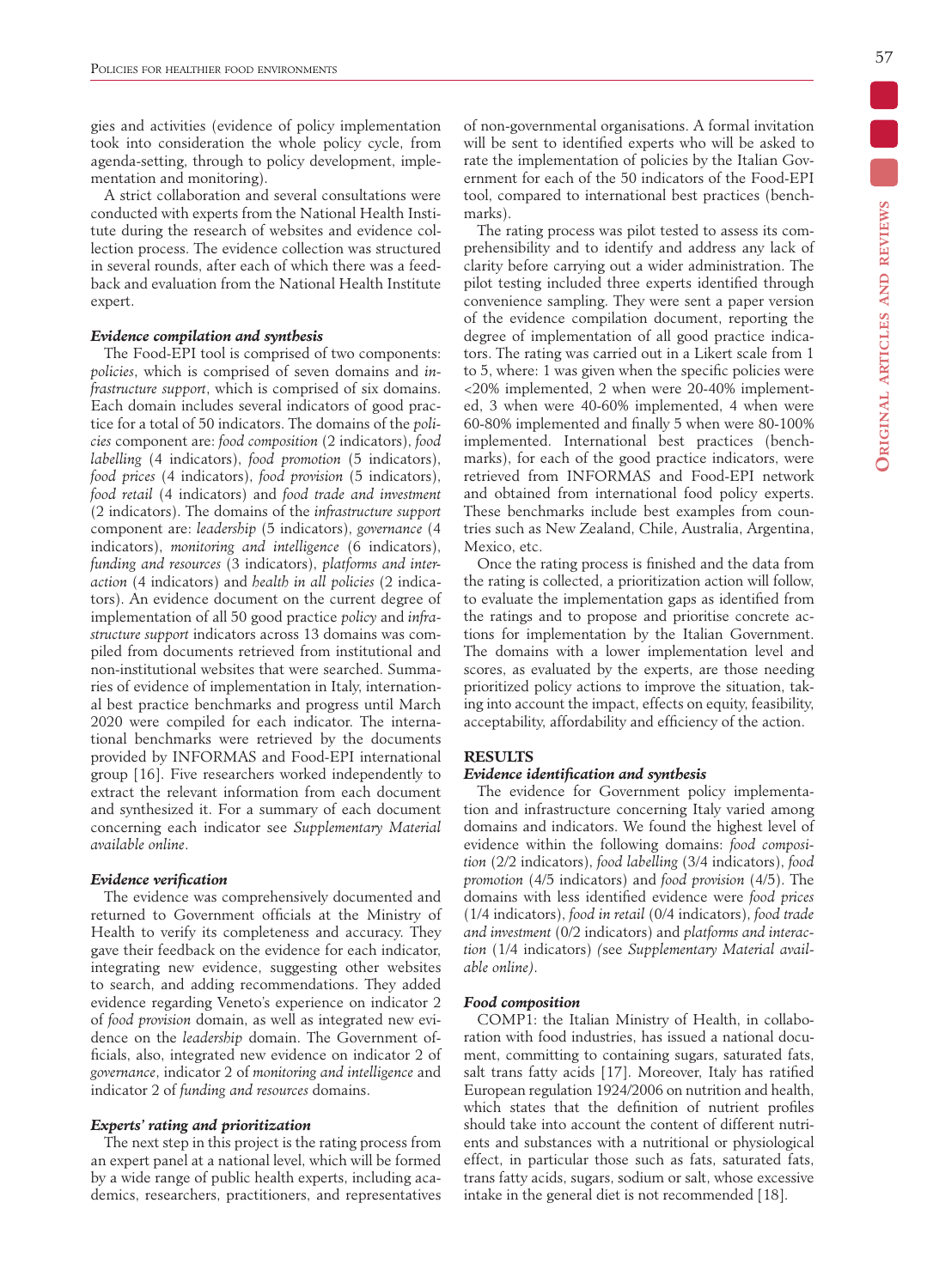COMP2: Italy has also ratified the EU Regulation 1169/2011, establishing standards of "administered" products, in addition to those "sold" – i.e., restaurants, canteens and catering, at least as far as allergens are concerned [19].

#### *Food labelling*

LABEL1: the Italian legislation refers to the European one (EU Reg. 1169/2011), which implements the CODEX recommendations, stating the provision of food information to consumers and, also, promoting national provisions in labeling, presentation, and advertising of food [20, 21].

LABEL2: Italy has ratified the European regulation 1924/2006 on nutrition and health claims made on foods, which takes into account the content of different nutrients and substances focusing on fats, saturated fats, trans fatty acids, sugars, sodium or salt, poly- and monounsaturated fats, carbohydrates other than sugars, vitamins, minerals, proteins and fibers [18].

LABEL3: the Ministry of Health has issued a national document on food labelling, which provides food information to consumers and sets out the accepted levels of nutrients for a healthy diet. The logo of the food labels shows the amount of energy (expressed in Joules and calories), fats, saturated fats, sugars and salt (expressed in grams) present in a single portion of a given food. Furthermore, to communicate to the consumers how healthy or caloric the food they are about to buy is comes to the rescue the symbol of the battery, which indicates the percentage of each element present, in relation to the recommended daily amount of intake [19].

LABEL4: no evidence was identified on labelling the menu boards of all quick service restaurants (i.e. fastfood chains) applied by the Government.

#### *Food promotion*

PROMO1: the code of self-regulation for TV, which relies on a national law by the Italian Government, introduces a differentiated protection system for time slots. For example, it states that during the period from 16.00 to 19.00 must be avoided advertising in favour of soft drinks and alcoholic beverages within programmes that are aimed at minors [21].

PROMO1 and 2: the EU Pledge is a voluntary initiative by leading food and beverage companies to change food and beverage advertising to children under the age of twelve in the European Union. It aims at not advertising food and drinks to children under the age of 12 on TV, the press and the Internet, except for those products that meet precise nutritional criteria based on accredited scientific assessments (https://eu-pledge.eu/).

PROMO3: the document published by the Ministry of Health, entitled "Shared objectives for the improvement of the nutritional characteristics of food products with particular attention to the child population", introduces, at a national level, specific limitations to the forms of promotion and advertising for soft drinks, including abstention of marketing in channels directed to children under 12 years of age and abstention of direct business activities in primary schools [17].

PROMO4: the Ministry of Health has issued na-

tional guidelines for school catering, whose objectives include facilitating correct eating habits through an effective model of health promotion and prevention [22].

PROMO5: no evidence was found on policies implemented by the Government to ensure that unhealthy foods are not commercially promoted to children, including adolescents on food packages.

#### *Food prices*

PRICES1: no evidence was identified regarding the minimisation of taxes or levies on healthy foods to encourage healthy food choices (e.g., low or no sales tax, excise, value-added or import duties on fruit and vegetables.

PRICES2: many attempts to tax unhealthy foods (sugar tax) have been made, but nothing has been finalised until now. Italy is cited in many articles as a case study on proposed but not introduced food taxes [23].

PRICES3: no evidence was identified on existing subsidies on foods, including infrastructure funding support (e.g., research and development, supporting markets or transport systems), to favour healthy rather than unhealthy foods.

PRICES4: there are some food related support programmes in Italy, however, it should be highlighted that the distributed food concerns the primary goods, without a specific focus on healthy or unhealthy food. Furthermore, these are not initiatives coming directly from the Government, but rather from non-profit organizations or EU (www.emporiosolidarieta.it/).

#### *Food provision*

PROV1: the Ministry of Health has issued National guidelines for school catering (GU n. 134/2010), which aim to facilitate, from infancy, the adoption of correct eating habits for health promotion and the prevention of chronic degenerative diseases. It reports the recommended daily intake levels of energy and nutrients (LARN) (including salt, sugar, fat, fibre) diversified by sex, age and levels of physical activity [22].

"Fruits and vegetables in schools" is a Program promoted by Ministry of Agricultural, Food and Forestry Policies with the collaboration of CREA (Council for agricultural research and analysis of the agricultural economy) and ISMEA (Service institution for the agricultural food market), intended for schools, aiming to encourage children to consume fruit and vegetables and support them in conquering healthy eating habits, spreading educational messages about food waste generation and their prevention [24].

The Ministry of Agricultural, Food and Forestry Policies has also launched the initiative "Mense scolastiche biologiche", in order to have more biological food in schools, reduce food waste and use local products [25].

Furthermore, a number of regional initiatives have been identified. Lombardy Region has issued guidelines for school catering, which include food and nutrient recommendations to compose a balanced menu by choosing adequate quantities of foods belonging to the different food groups. The recommendations include the adequate quantity of salt, fibre, sugar, fat, and drinks [26].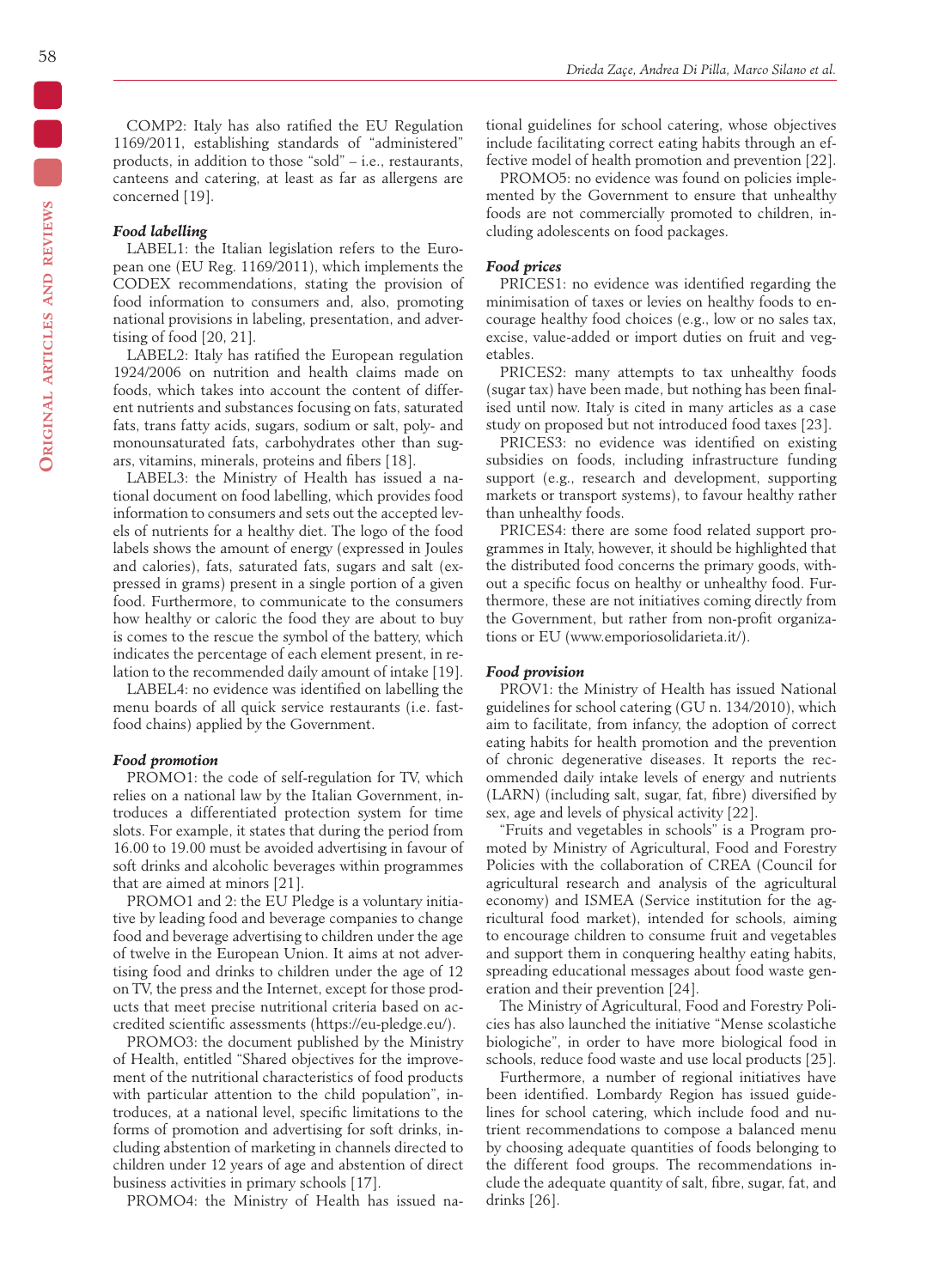Veneto Region, as well, has published guidelines for school catering, which give recommendations on quality of food in the canteens and vending machines [27].

PROV2: as for the other public sectors, the Ministry of Health has issued national guidelines for hospital catering, aimed at improving nutritional quality and food safety in hospitalized subjects. The recommended daily intake levels of energy and nutrients (LARN) are diversified by the disease the patients are hospitalised for [28].

National guidelines exist also for pediatric hospital catering with the aim of guaranteeing the necessary nutrient reserve. The recommended daily intake levels of energy and nutrients (LARN), protein and lipid requirements, vitamin and mineral requirements are given for different age groups and sex [29].

Moreover, regional initiatives have been identified. Piemonte Region has issued an operating proposal for catering in nursing homes for the elderly, aiming to provide a dietetic guideline consisting of a minimum guaranteed number of different types of meals based on protein-energy content and/or consistency in relation to the clinical needs of the patients. It shows the adequate intake of proteins, fibres, carbohydrates, fat and vitamins [30].

Lastly, Lazio Region has published guidance on nutritional quality of meals provided in collective catering. It is composed of two parts: (1) Procedures and forms for the approval of the dietary tables and (2) Control and monitoring of meals' nutritional adequacy in collective catering [31].

PROV3: as for policies and guidance on food service activities, Emporia of Solidarity have emerged in recent years as a new form of regional food assistance provision programs in Italy, including a broad range of actors such as Caritas, Municipalities, Fondazione Banco Alimentare Onlus – FBAO and others. They do not focus solely on food provision, but offer, also, collateral services; e.g., guidance on balanced nutrition and education on how to manage expenditures (www.emporiosolidarieta.it/).

PROV4: no evidence was found on support and training systems implemented by the Government to help schools and other public sector organisations and their caterers meet the healthy food service policies and guidelines.

PROV5: finally, with regard to supporting private companies to provide and promote healthy foods and meals in their workplaces, the "Support for the implementation in Italian regional realities of the Health Promotion Network in the Workplace" program acts on the health promotion in the workplace, focusing on the prevention of behavioral risk factors of chronic and degenerative diseases (incorrect nutrition, sedentary lifestyle, smoking, harmful alcohol consumption) [32].

# *Food retail*

No evidence was found for neither of the four indicators of the *food retail* domain (RETAIL 1-4), concerning the power of the Government to implement policies and programs to support the availability of healthy foods and limit the availability of unhealthy foods in communities (outlet density and locations) and in-store (product placement).

## *Food trade and investment*

No evidence was retrieved for neither of the two indicators of the *food trade and investment* domain (TRADE 1-2), concerning policies implemented by the Government that ensure that trade and investment agreements protect food sovereignty, favour healthy food environments, are linked with domestic health and agricultural policies in ways that are consistent with health objectives, and do not promote unhealthy food environments.

#### *Leadership*

LEAD1: several developed and implemented programs, including "Shared objectives for improving the nutritional characteristics of food products with particular attention to the infant population (3-12 years)" [16] and Regulation (EC) No 1924/2006 on rules on nutrition and health [18], show the political support expressed at both national as well as international level for improving food environments, population nutrition, diet related NCDs and their related inequalities.

LEAD2: clear population intake targets have been established by the Government for the nutrients of concern and/or relevant food groups in documents such as "The 4th Review of Nutrient Reference Energy Levels for the Italian Population", published by the SINU [33]. Moreover, Italy shares the overview on dietary reference values for the EU population as derived by the EFSA (European Food Safety Authority) Panel on Dietetic Products, Nutrition and Allergies (NDA). This document gives the dietary reference values, which indicate the amount of an individual nutrient that people need for good health depending on their age and gender [34].

LEAD3: to establish clear, interpretive, evidencedinformed food based dietary guidelines the National Research Institute for Food and Nutrition has published "Guidelines for a healthy eating". It gives recommendations on dietary requirements in order to create a healthy and balanced diet, guaranteeing more wellness and health [35].

LEAD4: the evidence regarding a comprehensive, transparent, up-to-date implementation plan linked to national needs and priorities, to improve food environments, reduce the intake of the nutrients of concern diet-related NCDs include:

1) evaluation of national critical issues in the nutritional field and intervention strategies 2016-2019, which is an agreement between the Government, the Regions and the autonomous Provinces of Trento and Bolzano [35]. It provides proposals for the planning of public intervention in the nutrition sector, above all in order to combat chronic diseases and their impact on the Italian population [36];

2) technical table on nutritional safety (Tavolo Tecnico sulla sicurezza nutrizionale, TaSiN), which is responsible for coordinating the initiatives related to nutritional surveillance and orientation, as the point of confluence of a national network to be implemented [37];

3) National prevention plan 2014-2018, which in-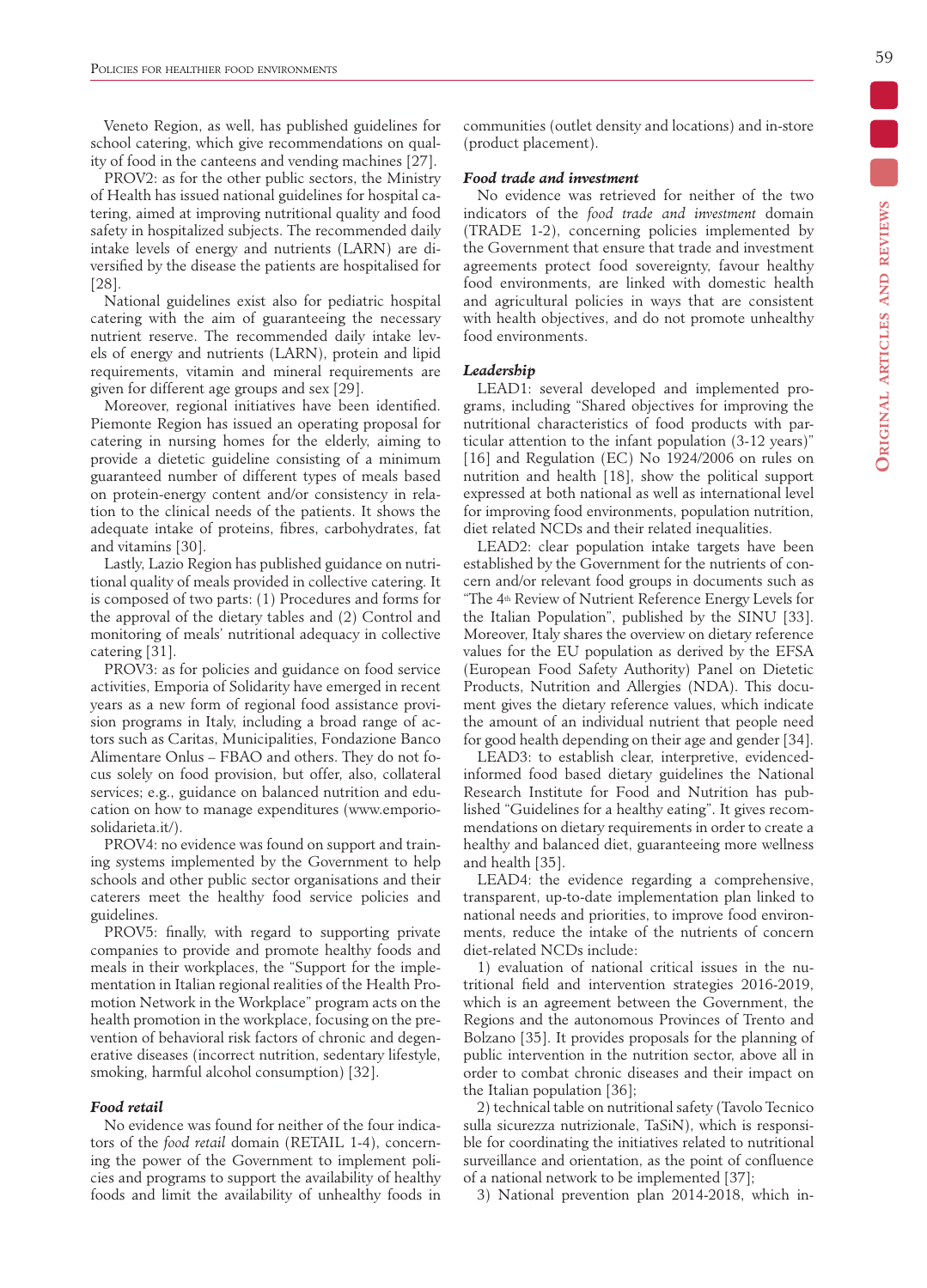tends to outline a system of health promotion and prevention actions that will accompany the citizen in all phases of life and in the workplaces [38].

LEAD5: finally, as for protecting vulnerable populations the program "Identification of surveillance systems and registers of mortality, tumors and other pathologies" [39], aims to ensure an active system of systematic collection of personal, health and epidemiological data to record and characterize all cases of risk to health, of a particular disease or of a relevant health condition, stratified for different population group, including the vulnerable ones Moreover, the TaSiN, which is responsible for coordinating the initiatives related to nutritional surveillance and orientation, aims epidemiological surveillance and prevention, also, for vulnerable groups [37].

## *Governance*

GOVER1: several initiatives have been implemented by the Ministry of Health and shared by food industries in Italy with regard to commercial restriction of unhealthy foods, such as:

- guidelines for commercial communication regarding food products and beverages, to protect children and their correct nutrition, which includes a national policy addressing commercial labelling of food and drinks and outlines the limits within which commercial communication must be maintained in this sector [40];
- the code of voluntary initiatives of the confectionery industry for the promotion of healthy eating behaviors, adopted by the Association of Italian confectionery industries [40];
- the self-regulation code for the promotion and marketing of the non-alcoholic beverage industry adopted by the Italian Association of Non-Alcoholic Beverages (ASSOBIBE) [40];
- the CONFIDA code for the operators of automatic food and beverage distribution which, among other things, provides guidelines related to nutritional parameters [40].

GOVER2: the document entitled "Health promotion in the third millennium: Facebook, social gaming and promotion of healthy lifestyles among adolescents" was drawn up for the purpose of constituting an operational tool for the realization of research and in-depth activities in the nutritional field relating to developmental age and in particular adolescence, in order to use evidence in the development of food and nutrition policies. It was structured and published by AGENAS, and SINU [41].

GOVER3: no evidence was identified on the implementation of policies and procedures for ensuring transparency in the development of food and nutrition policies.

GOVER4: INRAN (Istituto Nazionale di Ricerca per gli Alimenti e la Nutrizione, National Research Institute for Food and Nutrition), now incorporated in the CREA, in collaboration with the Ministry of Agriculture and Forestry Policies has issued a guideline for a healthy Italian diet, which aims to provide to consumers information and suggestion to eat better, both respecting cooking traditions and protecting the populations' health [35].

#### *Monitoring and intelligence*

MONIT1: no evidence was identified on monitoring that systems implemented by the Government, are in place to regularly monitor food environments (especially for food composition for nutrients of concern, food promotion to children, and nutritional quality of food in schools and other public sector settings), against codes/ guidelines/standards/targets.

MONIT2: the Health Behaviour in School-aged Children (HBSC) study is a multicentric study promoted by WHO Europe, including 50 countries and regions across Europe and North America, among which Italy. It aims at investigating adolescents' (11-15 years) health and well-being in order to address health promotion policies. Among the investigation areas there is, also, nutrition (consumption of fruits, vegetables, sweeties and sugared drinks) [42].

MONIT3: the surveillance system "OKKIO alla Salute" is aimed at monitoring overweight and obesity in children (6-10 y) and analysing related risk factors. It was first launched in 2007 promoted and funded by the Ministry of Health/ CCM, and is coordinated by ISS in collaboration with the Regions, the Ministry of Health and the Ministry of Education (www.epicentro.iss.it/okkioallasalute).

Passi and Passi d'Argento are, also, 2 surveillance systems for adults (18-65 ys,  $>$  65ys), which aim at investigating lifestyles and behavioural risk factors linked to NCDs and the degree of knowledge and adherence to the intervention programs that the country is carrying out for their prevention. It is promoted and conducted by CCM, ISS and Local Health Authorities (www.epicentro.iss.it/passi/dati/temi).

MONIT4: the National Statistics Institute (Istituto Nazionale di Statistica, ISTAT) provides data in order to have a map on NCDs prevalence, their risk factors and occurrence rates. The main goal is to inform policy makers/Institutions (www.istat.it/).

MONIT5: no evidence was found that reported if major programs and policies are regularly evaluated to assess their effectiveness and contributions to achieving the goals of the nutrition and health plans.

MONIT6: regarding the progress towards reducing health inequalities there have been a number of initiatives including: 1) "Italy for health equity". Starting from the best scientific evidence currently available on health determinants and outcomes, and from an analysis of the experiences and good practices implemented for the benefit of the most vulnerable groups at national and local level, this document presents possible shared intervention strategies to propose to policy makers and stakeholders involved in combating health inequalities [43].

2) the National Institute for the Promotion of the Health of Migrant Populations and for the Fight of Poverty Diseases (INMP) is an institution of the National Health Service (Sistema Sanitario Nazionale, SSN, supervised by the Ministry of Health, which was established in 2007 to address the socio-health challenges posed to the most vulnerable populations. The Institute welcomes and cares for all persons, Italians and migrants, who are in a condition of serious eco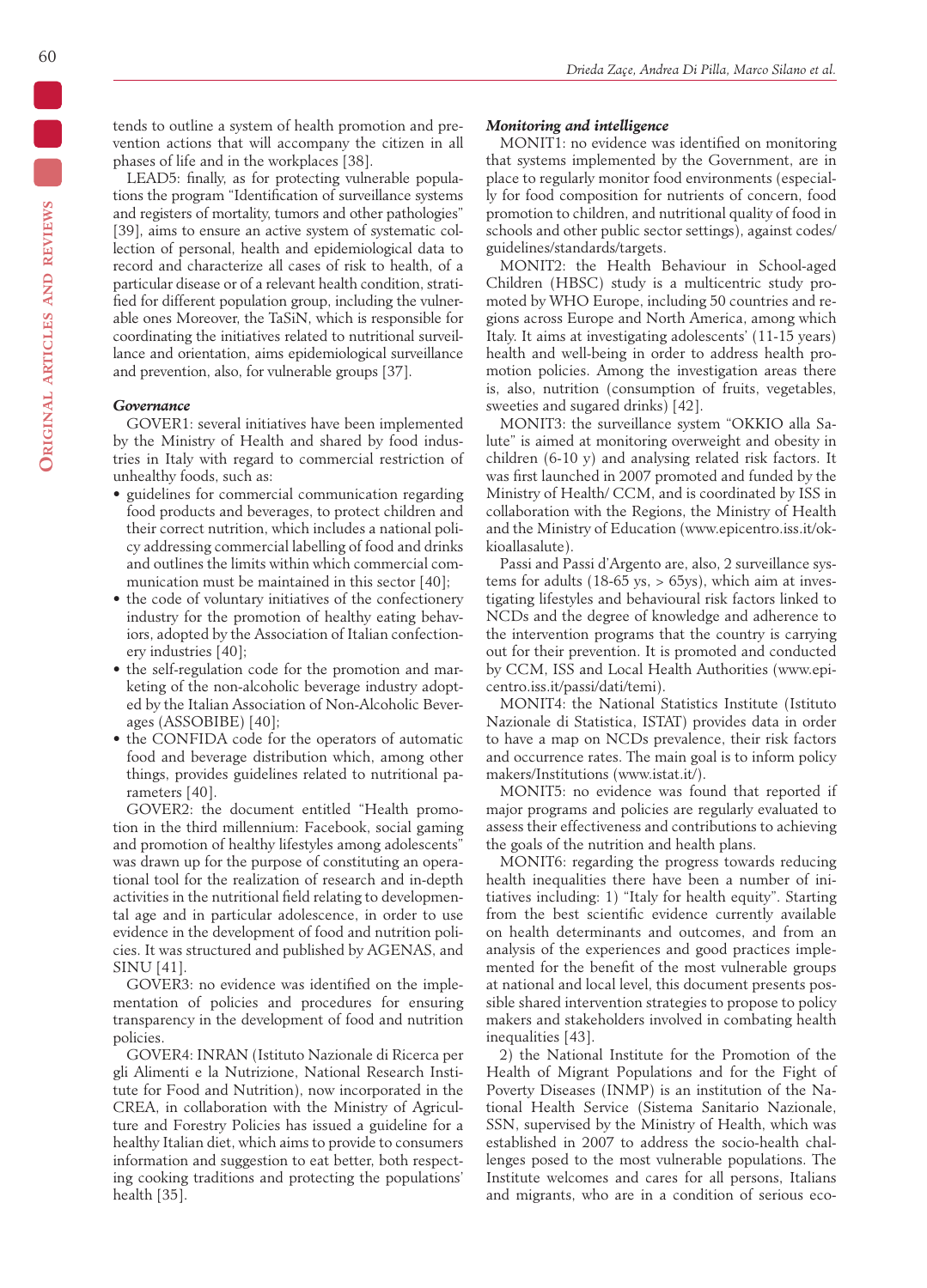nomic and social hardship and encounter greater difficulties in accessing care [44]. No evidence on monitoring systems, implemented by the Government, are in place to regularly monitor food environments (especially for food composition for nutrients of concern, food promotion to children, and nutritional quality of food in schools and other public sector settings), against codes/ guidelines/standards/targets.

# *Funding and resources*

FUND1: the National Prevention Plan – which aims to reduce the preventable and avoidable burden of morbidity, mortality and disability of non-communicable diseases, prevent the consequences of neurosensory disorders, promote mental well-being in children, adolescents and young people, prevent addictions to substances and behaviors, reduce the frequency of infections/priority infectious diseases, implement the Integrated National Control Plan for food safety prevention and veterinary public health – has an allocated budget of 200 million euros. However, there is no evidence on what proportion of this budget is specifically dedicated to the nutrition [45]. Over the years, several campaigns have taken place in Italy regarding population nutrition promotion, such as:

- Guadagnare Salute (www.epicentro.iss.it/guadagnare-salute/programma/), aiming at promoting healthy lifestyles and acting in particular on the main risk factors of chronic degenerative diseases of great epidemiological relevance;
- Capitan Kuk (www.salute.gov.it/portale/news/ p3\_2\_3\_1\_1.jsp?menu=dossier&id=3);
- Canguro Saltalacorda (www.salute.gov.it/portale/ temi/p2\_6.jsp?id=1715&area=stiliVita&menu=proge tti);
- Forchetta e scarpetta (www.salute.gov.it/portale/ temi/p2\_6.jsp?id=1714&area=stiliVita&menu=proge tti), which are all campaigns that have as target the nutrition of children;
- Progetto Cuore (www.epicentro.iss.it/alimentazione/ progetto-cuore-riduzione-consumo-di-sale-2020), promoting reduction of salt and iodine to reduce cardio-vascular diseases.

However, documents that indicate the exact amount of spending on nutrition for each one of these projects are apparently absent [46].

FUND2: OKkio alla ristorazione [45] is an interregional network project for surveillance, monitoring and health promotion in collective catering. It aims to develop an effective collaboration between Food Hygiene and Nutrition Services (SIAN) and Collective Catering in Italy. Its objectives are monitoring user food consumption, promoting menus and healthy food, promoting national nutritional campaigns aimed at consumers.

FUND3: there is not an official national agency for health promotion in Italy. There's a Directorate-General office at Ministry of Health (Office No. 8), which is responsible for health promotion and prevention and control of chronic degenerative diseases. However, this office does not have a dedicated, secure funding stream [47].

## *Platforms and interaction*

PLAT1: no evidence was identified regarding robust coordination mechanisms across departments and levels of Government (national, state and local) to ensure policy coherence, alignment, and integration of food, obesity and diet-related NCD prevention policies across Governments.

PLAT2: no evidence was identified on formal platforms (with clearly defined mandates, roles and structures) for regular interactions between Government and the commercial food sector on the implementation of healthy food policies and other related strategies

PLAT3: the only evidence found regarding this domain was The Healthy Cities Network, which is an initiative promoted by the World Health Organization (WHO) to help cities spread public health awareness, develop local policies for health and health programs, prevent and overcome threats and health risks and anticipate future health challenges (www.retecittasane.it/). On May 16, 2018 the Italian Ministry of Health and the Italian Healthy Cities Network signed a Memorandum of Understanding renewing, for another three years, the collaboration with The Healthy Cities Network. PLAT4: no evidence was found on Governments' work with a system-based approach with (local and national) organisations/partners/groups to improve the healthiness of food environments at a national level.

#### *Health in all policies*

HIAP1: Italy has approved the Understanding on the National Prevention Plan 2014-2018, for which 200 million euros were allocated, that dedicates special focus to health policies [38].

The essential levels of assistance (Livelli essenziali di assistenza, LEA) are the services that the SSN is required to provide to all citizens, free of charge or against the payment of a ticket. This document, last updated in 2017, represents the result of a shared work between Italian Government, Regions, autonomous Provinces and scientific societies and counts for 800 million euros.

HIAP2: no evidence was identified on processes such as health impact assessment's (HIAs) to assess and consider health impacts during the development of other non-food policies.

# *Results of the pilot rating*

All three experts contacted to participate in the pilot rating accepted and rated the evidence provided to them. They were from non-academic and academic fields and had several years of experience. The mean of the experts' rating for each indicator is reported in *Table 1*. The areas that were rated by experts as the ones with more than 80% of policy implementation were *food provision* (indicator 1 and 2) and *food monitoring and intelligence* (indicator 3). the areas that were rated by experts as the ones with moderate level of policy implementation were *food label* (indicator 1), *food promotion* (indicator 4), *food prices* (indicator 4), *leadership* (indicator 3, 4, 5) and *food monitoring and intelligence* (indicator 2). The domains with the lowest rating were those concerning *platforms and interactions*, *health in all policies*, *food retail*, *food trade*, *food prices* (indicator 2), *governance*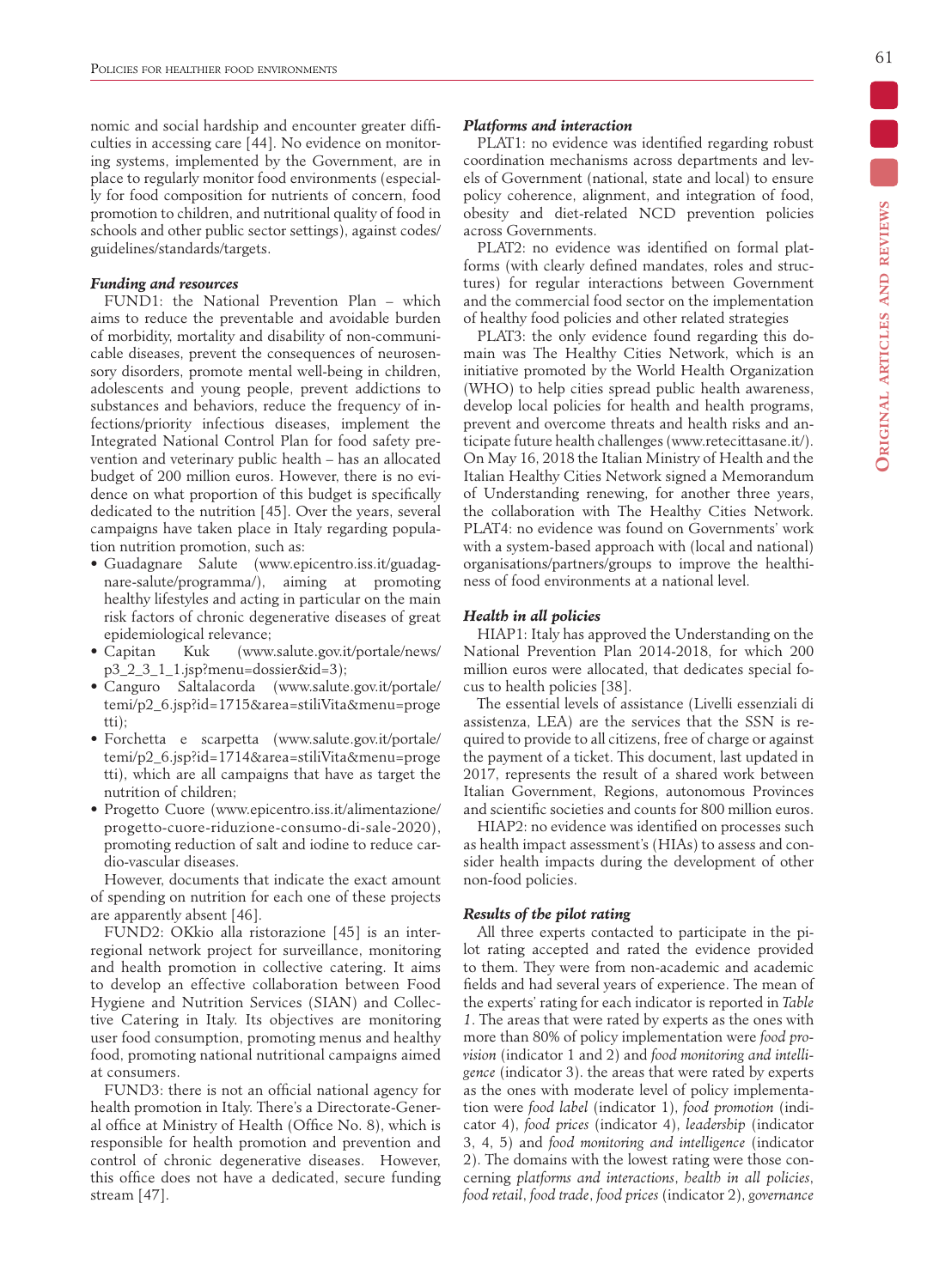# **Table 1**

# The mean rating for each indicator based on the pilot testing from three experts

| <b>Indicator</b>                                                                                                                                                                                                                                                                                                                                              | <b>Mean</b>    |
|---------------------------------------------------------------------------------------------------------------------------------------------------------------------------------------------------------------------------------------------------------------------------------------------------------------------------------------------------------------|----------------|
| COMP1: Food composition targets/standards/restrictions have been established by the government for the content of the<br>nutrients of concern (trans fats, added sugars, salt, saturated fat) in industrially processed foods, in particular for those food<br>groups that are major contributors to population intakes of those nutrients of concern         | 3.67           |
| COMP2: Food composition targets/standards/restrictions have been established by the government for the content of the<br>nutrients of concern (trans fats, added sugars, salt, saturated fat) in meals sold from food service outlets, in particular for those<br>food groups that are major contributors to population intakes of those nutrients of concern | 1.67           |
| LABEL1: Ingredient lists and nutrient declarations in line with Codex recommendations are present on the labels of all packaged<br>foods                                                                                                                                                                                                                      | $\overline{4}$ |
| LABEL2: Evidence-based regulations are in place for approving and/or reviewing claims on foods, so that consumers are<br>protected against unsubstantiated and misleading nutrition and health claims                                                                                                                                                         | 3.67           |
| LABEL3: One or more interpretive, evidence-informed front-of-pack supplementary nutrition information system(s) endorsed<br>by the Government, which readily allow consumers to assess a product's healthiness, is/are applied to all packaged foods<br>(examples are the Nutriscore and traffic lights)                                                      | 3              |
| LABEL4: A simple and clearly-visible system of labelling the menu boards of all quick service restaurants (i.e., fast food chains) is<br>applied by the government, which allows consumers to interpret the nutrient quality and energy content of foods and meals<br>on sale                                                                                 | 3.5            |
| PROMO1: Effective policies are implemented by the government to restrict exposure and power of promotion of unhealthy<br>foods to children including adolescents through broadcast media (TV, radio)                                                                                                                                                          | 2.33           |
| PROMO2: Effective policies are implemented by the government to restrict exposure and power of promotion of unhealthy<br>foods to children including adolescents through online and social media                                                                                                                                                              | 3.67           |
| PROMO3: Effective policies are implemented by the government to restrict exposure and power of promotion of unhealthy<br>foods to children including adolescents through non-broadcast media other than packaging and online/social media                                                                                                                     | 2.33           |
| PROMO4: Effective policies are implemented by the government to ensure that unhealthy foods are not commercially<br>promoted to children including adolescents in settings where children gather (e.g., preschools, schools, sport and cultural<br>events)                                                                                                    | $\overline{4}$ |
| PROMO5: Effective policies are implemented by the government to ensure that unhealthy foods are not commercially<br>promoted to children, including adolescents on food packages                                                                                                                                                                              | 3              |
| PRICES1: Taxes or levies on healthy foods are minimised to encourage healthy food choices (e.g., low or no sales tax, excise,<br>value-added or import duties on fruit and vegetables                                                                                                                                                                         | 2.33           |
| PRICES2: Taxes or levies on unhealthy foods (e.g., sugar-sweetened beverages, foods high in nutrients of concern) are in<br>place and increase the retail prices of these foods by at least 10% to discourage unhealthy food choices, and these taxes are<br>reinvested to improve population health                                                          | 1              |
| PRICES3: The intent of existing subsidies on foods, including infrastructure funding support (e.g., research and development,<br>supporting markets or transport systems), is to favour healthy rather than unhealthy foods                                                                                                                                   | 2.33           |
| PRICES4: The Government ensures that food-related income support programs are for healthy foods                                                                                                                                                                                                                                                               | $\overline{4}$ |
| PROV1: The Government ensures that there are clear, consistent policies (including nutrition standards) implemented in schools<br>and early childhood education services for food service activities (canteens, food at events, fundraising, promotions, vending<br>machines etc.) to provide and promote healthy food choices                                | 4.33           |
| PROV2: The Government ensures that there are clear, consistent policies in other public sector settings for food service activities<br>(canteens, food at events, fundraising, promotions, vending machines, etc.) to provide and promote healthy food choices                                                                                                | 4.33           |
| PROV3: The Government ensures that there are clear, consistent public procurement standards in public sector settings for food<br>service activities to provide and promote healthy food choices                                                                                                                                                              | 3              |
| PROV4: The Government ensures that there are good support and training systems to help schools and other public sector<br>organisations and their caterers meet the healthy food service policies and quidelines                                                                                                                                              | 3              |
| PROV5: The Government actively encourages and supports private companies to provide and promote healthy foods and<br>meals in their workplaces                                                                                                                                                                                                                | 3              |
| RETAIL1: Zoning laws and policies are implemented to place limits on the density or placement of quick serve restaurants or<br>other outlets selling mainly unhealthy foods in communities and/or access to these outlets (e.g., opening hours)                                                                                                               | 1.5            |
| RETAIL2: Zoning laws and policies are implemented to encourage the availability of outlets selling fresh fruit and vegetables<br>and/or access to these outlets (e.g., opening hours, frequency i.e., for markets)                                                                                                                                            | 1              |
| RETAIL3: The Government ensures existing support systems are in place to encourage food stores to promote the in-store<br>availability of healthy foods and to limit the in-store availability of unhealthy foods                                                                                                                                             | 1              |
| RETAIL4: The Government ensures existing support systems are in place to encourage the promotion and availability of healthy                                                                                                                                                                                                                                  | 1              |

foods in food service outlets and to discourage the promotion and availability of unhealthy foods in food service outlets

62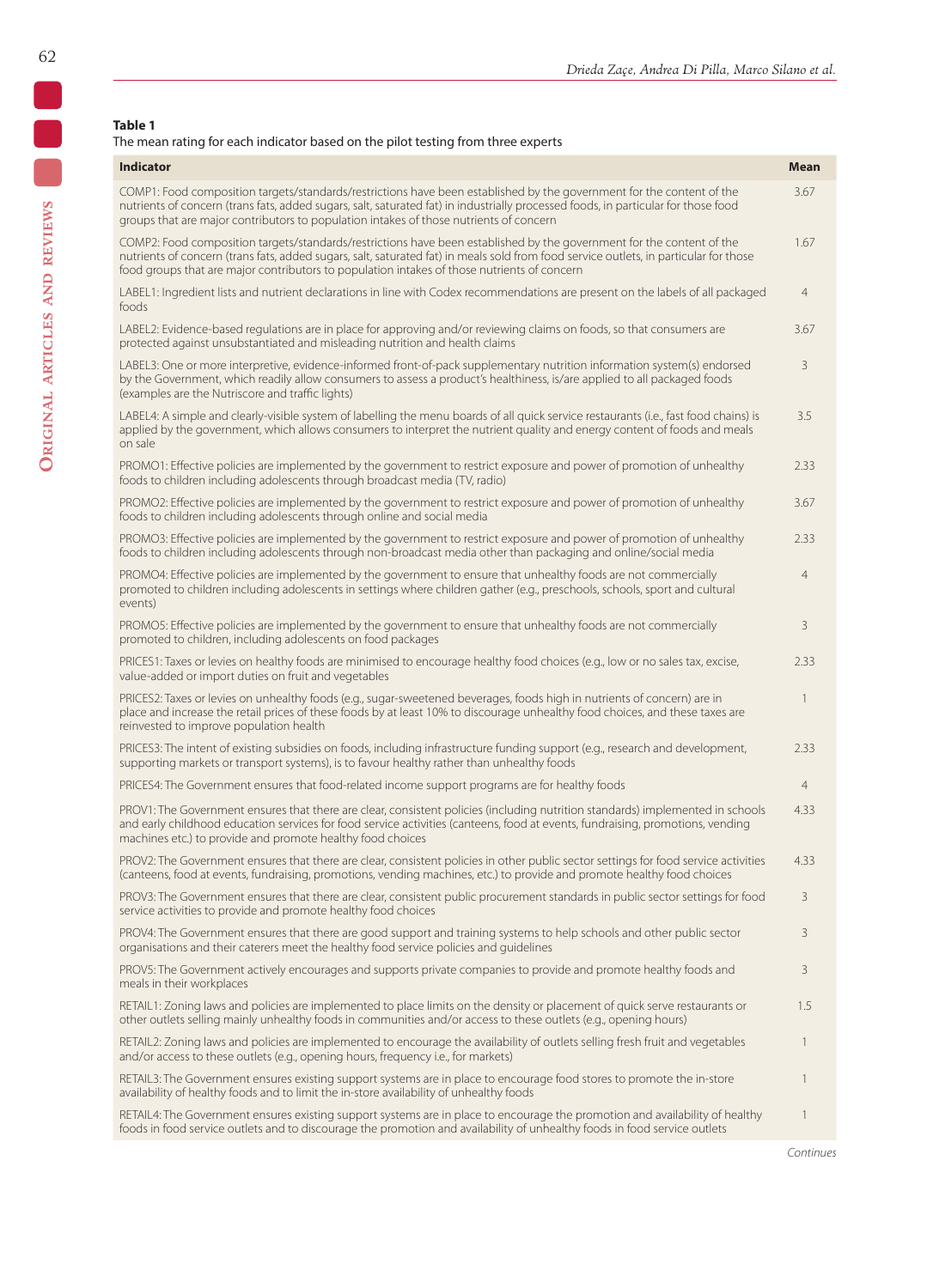| Table 1   |
|-----------|
| Continued |

| <b>Indicator</b>                                                                                                                                                                                                                                                                                                                           | Mean           |
|--------------------------------------------------------------------------------------------------------------------------------------------------------------------------------------------------------------------------------------------------------------------------------------------------------------------------------------------|----------------|
| TRADE1: The Government undertakes risk impact assessments before and during the negotiation of trade and investment<br>agreements, to identify, evaluate and minimize the direct and indirect negative impacts of such agreements on population<br>nutrition and health                                                                    | 1              |
| TRADE2: The Government adopts measures to manage investment and protect their regulatory capacity with respect to public<br>health nutrition                                                                                                                                                                                               | $\mathbf{1}$   |
| LEAD1: There is strong, visible, political support (at the head of government or state/ministerial level) expressed at both<br>national as well as international level for improving food environments, population nutrition, diet related NCDs and their related<br>inequalities"                                                         | 1.5            |
| LEAD2: Clear population intake targets have been established by the government for the nutrients of concern and / or relevant<br>food groups to meet WHO and national recommended dietary intake levels                                                                                                                                    | 2.5            |
| LEAD3: Clear, interpretive, evidenced-informed food based dietary quidelines have been established and implemented                                                                                                                                                                                                                         | 4              |
| LEAD4: There is a comprehensive, transparent, up-to-date implementation plan linked to national needs and priorities, to<br>improve food environments, reduce the intake of the nutrients of concern to meet WHO and national recommended dietary<br>intake levels, and reduce diet-related NCDs                                           | $\overline{4}$ |
| LEAD5: Government priorities have been established to reduce inequalities or protect vulnerable populations in relation to diet,<br>nutrition, obesity and NCDs                                                                                                                                                                            | 4              |
| GOVER1: There are procedures in place to restrict commercial influences on the development of policies related to food<br>environments where they have conflicts of interest with improving population nutrition. for example: restricting lobbying<br>influences                                                                          | 1.5            |
| GOVER2: Policies and procedures are implemented for using evidence in the development of food and nutrition policies                                                                                                                                                                                                                       | $\mathbf{1}$   |
| GOVER3: Policies and procedures are implemented for ensuring transparency in the development of food and nutrition policies                                                                                                                                                                                                                | 2.5            |
| GOVER4: The Government ensures public access to comprehensive nutrition information and key documents (e.g., budget<br>documents, annual performance reviews and health indicators) for the public                                                                                                                                         | $\overline{2}$ |
| MONIT1: Monitoring systems, implemented by the Government, are in place to regularly monitor food environments (especially<br>for food composition for nutrients of concern, food promotion to children, and nutritional quality of food in schools and other<br>public sector settings), against codes / guidelines / standards / targets | $\mathbf{1}$   |
| MONIT2: There is regular monitoring of adult and childhood nutrition status and population intakes against specified intake<br>targets or recommended daily intake levels                                                                                                                                                                  | $\overline{4}$ |
| MONIT3: There is regular monitoring of adult and childhood overweight and obesity prevalence using anthropometric<br>measurements                                                                                                                                                                                                          | 4.5            |
| MONIT4: There is regular monitoring of the prevalence of NCD metabolic risk factors and occurrence rates (e.g., prevalence,<br>incidence, mortality) for the main diet-related NCDs                                                                                                                                                        | 5              |
| MONIT5: Major programs and policies are regularly evaluated to assess their effectiveness and contributions to achieving the<br>goals of the nutrition and health plans                                                                                                                                                                    | 3.5            |
| MONIT6: Progress towards reducing health inequalities or health impacts in vulnerable populations and social and economic<br>determinants of health are regularly monitored                                                                                                                                                                | 3.5            |
| FUND1: The "population nutrition" budget, as a proportion of total health spending and/or in relation to the diet-related NCD<br>burden sufficiently contributes to reducing diet-related NCD's                                                                                                                                            | 1              |
| FUND2: Government funded research is targeted for improving food environments, reducing obesity, NCDs and their related<br>inequalities                                                                                                                                                                                                    | $\overline{2}$ |
| FUND3: There is a statutory health promotion agency in place that includes an objective to improve population nutrition with<br>a secure funding stream                                                                                                                                                                                    | 1.5            |
| PLAT1: There are robust coordination mechanisms across departments and levels of government (national, state and local)<br>to ensure policy coherence, alignment, and integration of food, obesity and diet-related NCD prevention policies across<br>governments                                                                          | 1              |
| PLAT2: There are formal platforms (with clearly defined mandates, roles and structures) for regular interactions between<br>Government and the commercial food sector on the implementation of healthy food policies and other related strategies                                                                                          | 1              |
| PLAT3: There are formal platforms (with clearly defined mandates, roles and structures) for regular interactions between<br>government and civil society on the development, implementation and evaluation of healthy food policies and other related<br>strategies                                                                        | 1              |
| PLAT4: The Governments work with a system-based approach with (local and national) organisations/partners/groups to<br>improve the healthiness of food environments at a national level                                                                                                                                                    | $\mathbf{1}$   |
| HIAP1: There are processes in place to ensure that population nutrition, health outcomes and reducing health inequalities or<br>health impacts in vulnerable populations are considered and prioritised in the development of all government policies relating<br>to food                                                                  | 1              |
| HIAP2: There are processes e.g., Health Impact Assessment's (HIAs) to assess and consider health impacts during the<br>development of other non-food policies                                                                                                                                                                              | $\mathbf{1}$   |

 $\blacksquare$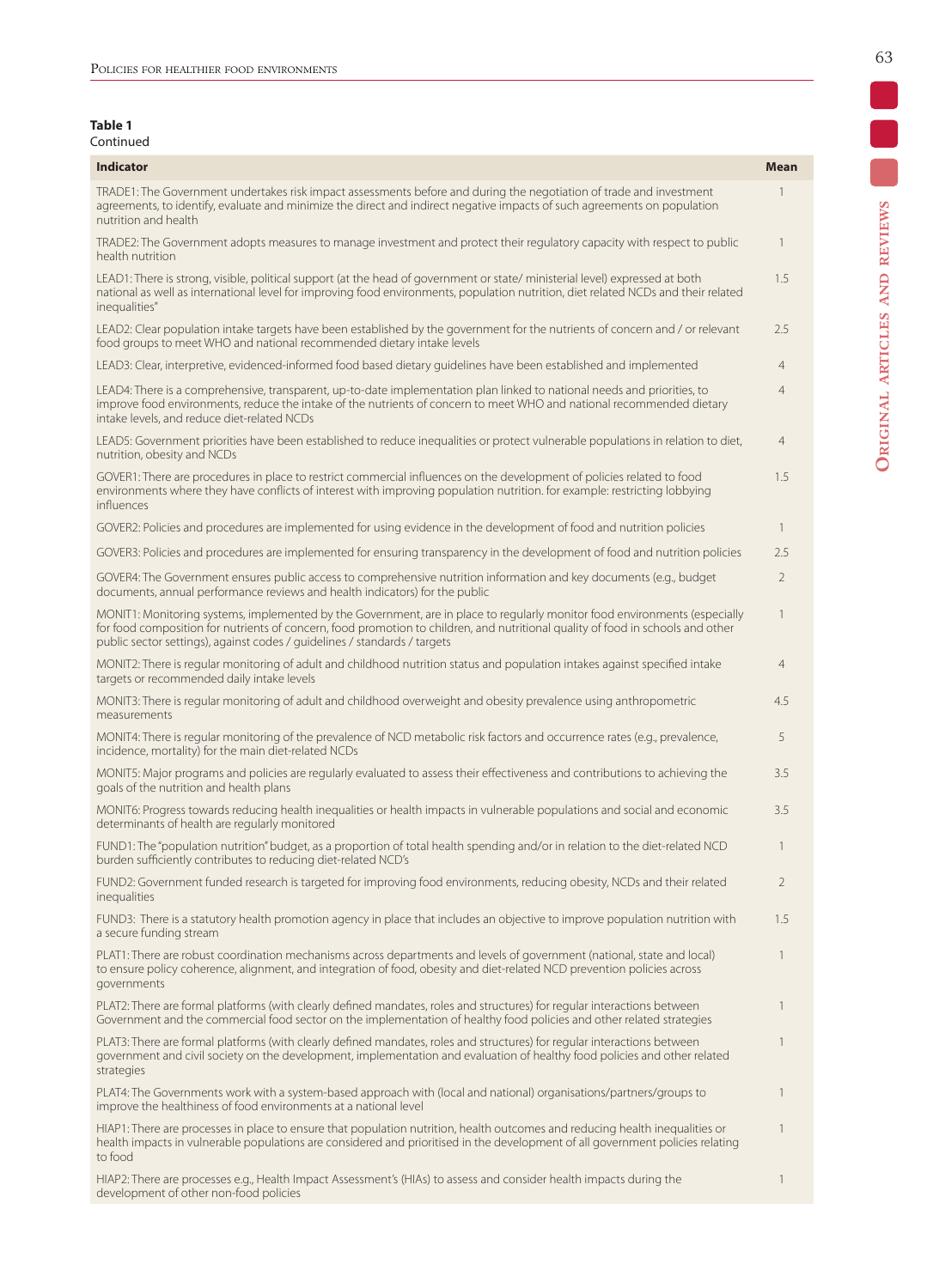(indicator 2), *food monitoring and intelligence* (indicator 1). The feedback from experts was positive, reporting a high comprehensibility, clear language used and an easy, user-friendly rating process.

### **DISCUSSION**

Despite growing interest worldwide for preventive action to be taken to tackle the obesity epidemic among all populations groups, there is the need for more evidence of the relative contribution of different recommended policies to improving population nutrition.

The present study utilized the Food-EPI tool, created by INFORMAS project [8] to collect evidence on good practice policies and infrastructures implemented by the Italian Government to improve population nutrition by improving food environments [16]. Government action indeed has been reported to be essential to implement policies to create healthier food environments.

In terms of policies implemented, the indicators for which a higher level of evidence was identified were: *food composition* (2/2 indicators), *food labelling* (3/4 indicators) and *food promotion* (4/5 indicators) and *food provision* (4/5 indicators). The research found a gap of evidence with regard to food in retail (0/4) and *food trade* and *investment* (0/2) indicators.

In terms of *infrastructure*, less evidence of implementation was identified compared to policies. The indicators with the highest level of evidence were *leadership* (5/5) *and funding* and *resources* (3/3), while the indicators with less evidence identified were *platforms* and *interaction* (1/4), *health in all policies* (1/2) and *governance*  $(2/4).$ 

However, it should be highlighted that the evidence identified for each indicator was very heterogeneous in terms of quality of evidence, amount, and level, so a quantitative analysis among indicators would not be possible.

In order to test the rating process before a wider administration, a pilot test, including three experts, was conducted. The aim of this pilot testing was not to have results on the policy implementation level regarding healthy food environments in Italy, but rather to test the instrument and to receive feedback on the rating process and evidence compilation document, for as better wider administration. The pilot study showed a high comprehensibility and suitability of the rating process, which means that a *wider* administration can be carried out, using the evidence document that has been prepared by the research team. The areas with less evidence, where Government actions are needed the most according to the results of the pilot test were those concerning *platforms and interaction, health in all policies, food retail, food trade, food prices* (indicator 2), *governance*  (indicators 2) and *monitoring and intelligence* (indicator 1). In line with the Food-EPI EU study, which reports an assessment of EU-level policies influencing food environments and priority actions to create healthy food environments in the EU, none of the EU-level policies with respect to the Food-EPI policy domains were rated as (very) strong. This study also reports policy implementation in the *food promotion, food prices, food in retail*  domains as very weak or as non-existent [16].

However, the results of this pilot testing, being just preliminary, do not allow to drive final conclusions. Furthermore, since this work focuses more on the structuring and complication of the evidence document and reports only the results of a pilot rating process, it is not possible to compare the level of policy implementation in Italy with other countries. In this context, there is the need for the final results of the rating process, he wider administration of which will give more substantial and reliable information on the policies implemented in Italy and the prioritization of them by the Italian Government. Based on the results of this final rating, the experts will formulate recommendations for the Government on domains and indicators where further work and evidence is needed. The Expert Panel will give concrete actions for Italian Government, which will be prioritised by importance (need, impact, equity, other positive and negative effects) and achievability (feasibility, acceptability, affordability and efficiency) for both domains, i.e., policy and infrastructure support, separately.

Bringing together experts to systematically assess food environment policy has the potential to identify areas with broad expert recognition as important contributors to shaping a healthier food environment [7].

The Food-EPI provides a useful set of indicators focusing on where Government actions are needed most, and the process involves a wide range of stakeholders. The Food-EPI is currently being implemented by several countries globally.

The results and conclusions from different countries will be useful for the Decade of Action on Nutrition (https://www.un.org/nutrition/), which stimulates Governments to make relevant commitments on nutrition. The Decade of Action on Nutrition is a commitment by United Nations Member States to undertake 10 years of sustained and coherent implementation of policies, programmes and increased investments to eliminate malnutrition in all its forms, everywhere, leaving no one behind [48]. It is anticipated that benchmarking the extent of implementation of Government policies will increase accountability of Governments for their actions on food environments [49].

Moreover, Food-EPI has the potential to also enhance civil society's capacity to advocate for healthy food environments. This study contributes to the efforts of INFORMAS to broadly characterize the global food environment [8].

## **CONCLUSIONS**

This study has provided a first step in identifying and summarizing Government action to improved food environments in Italy. Regular monitoring using Food-EPI plays a key role in creating awareness to address gaps in food environment policy in Italy to decrease the burden of diet-related NCDs.

#### *Conflict of interest statement*

Authors declare no conflict of interest.

*Received* on 18 October 2021. *Accepted* on 24 January 2022.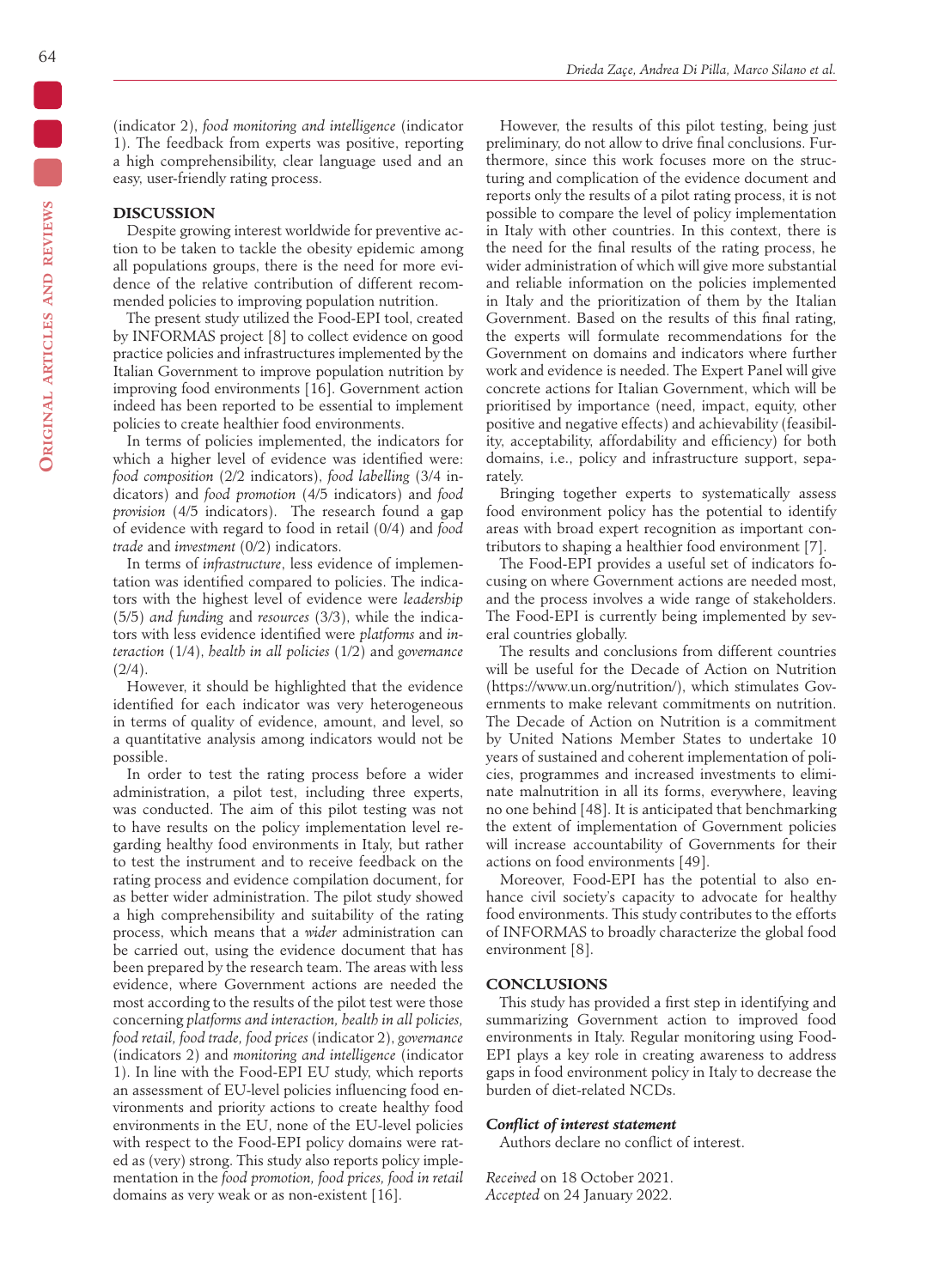# **REFERENCES**

- 1. NCD Risk Factor Collaboration. Trends in adult body-mass index in 200 countries from 1975 to 2014: a pooled analysis of 1698 population-based measurement studies with 19·2 million participants. Lancet. 2016 Apr 2;387(10026):1377- 1396. doi: 10.1016/S0140-6736(16)30054-X. Erratum in: Lancet. 2016 May 14;387(10032):1998.
- 2. Park MH, Falconer C, Viner RM, Kinra S. The impact of childhood obesity on morbidity and mortality in adulthood: a systematic review. Obes Rev. 2012;13(11):985- 1000. doi: 10.1111/j.1467-789X.2012.01015.x
- 3. Global BMI Mortality Collaboration, Di Angelantonio E, Bhupathiraju ShN, Wormser D, et al. Body-mass index and all-cause mortality: individual-participant-data metaanalysis of 239 prospective studies in four continents. Lancet. 2016;388(10046):776-86. doi: 10.1016/S0140- 6736(16)30175-1
- 4. Osei-Assibey G, Dick S, Macdiarmid J, et al. The influence of the food environment on overweight and obesity in young children: a systematic review. BMJ Open. 2012;2(6):e001538. doi: 10.1136/bmjopen-2012-001538
- 5. Hall KD. Did the food environment cause the obesity epidemic? Obesity (Silver Spring). 2018;26(1):11-3. doi: 10.1002/oby.22073
- 6. Swinburn B, Egger G, Raza F. Dissecting obesogenic environments: the development and application of a framework for identifying and prioritizing environmental interventions for obesity. Prev Med. 1999;29:563-70.
- 7. Vandevijvere S, Mackay S, Swinburn B. Measuring and stimulating progress on implementing widely recommended food environment policies: the New Zealand case study. Health Res Policy Syst. 2018;16(1):3. doi: 10.1186/s12961-018-0278-0
- 8. Swinburn B, Sacks G, Vandevijvere S, et al; INFORMAS. INFORMAS (International Network for Food and Obesity/non-communicable diseases Research, Monitoring and Action Support): overview and key principles. Obes Rev. 2013;14(Suppl. 1):1-12. doi: 10.1111/obr.12087
- 9. Brinsden H, Lobstein T, Landon J, et al; INFORMAS. Monitoring policy and actions on food environments: rationale and outline of the INFORMAS policy engagement and communication strategies. Obes Rev. 2013;14(Suppl. 1):13-23. doi: 10.1111/obr.12072. PMID: 24074207
- 10. Swinburn B, Vandevijvere S, Kraak V, et al. Monitoring and benchmarking government policies and actions to improve the healthiness of food environments: a proposed Government Healthy Food Environment Policy Index. Obes Rev. 2013;14 (Suppl. 1):24-37.
- 11. Vandevijvere S, Swinburn B; International Network for Food and Obesity/non-communicable diseases (NCDs) Research, Monitoring and Action Support (INFOR-MAS). Pilot test of the Healthy Food Environment Policy Index (Food-EPI) to increase government actions for creating healthy food environments. BMJ Open. 2015;5(1):e006194. doi: 10.1136/bmjopen-2014-006194
- 12. Vandevijvere S, Yeatman H, Ismail MN, Karupaiah T. Extent of implementation of food environment policies by the Malaysian Government: gaps and priority recommendations. Public Health Nutr. 2018;21(18):3395-406. doi: 10.1017/S1368980018002379
- 13. Vanderlee L, Goorang S, Karbasy K, Vandevijvere S, L'Abbé MR. Policies to create healthier food environments in Canada: Experts' evaluation and prioritized actions using the Healthy Food Environment Policy Index (Food-EPI). Int J Environ Res Public Health. 2019;16(22):4473. doi: 10.3390/ijerph16224473
- 14. Nieto C, Rodríguez E, Sánchez-Bazán K, et al. The IN-

FORMAS healthy food environment policy index (Food-EPI) in Mexico: An assessment of implementation gaps and priority recommendations. Obes Rev. 2019;20(Suppl. 2):67-77. doi: 10.1111/obr.12814

- 15. Phulkerd S, Vandevijvere S, Lawrence M, Tangcharoensathien V, Sacks G. Level of implementation of best practice policies for creating healthy food environments: assessment by state and non-state actors in Thailand. Public Health Nutr. 2017;20(3):381-90. doi: 10.1017/ S1368980016002391
- 16. Djojosoeparto SK, Kamphuis CBM, Vandevijvere S, Harrington JM, Poelman MP on behalf of the JPI-HDHL Policy Evaluation Network. The Healthy Food Environment Policy Index (Food-EPI): European Union. An assessment of EU-level policies influencing food environments and priority actions to create healthy food environments in the EU. Utrecht, The Netherlands: Utrecht University; 2021.
- 17. Ministero della Salute. Direzione generale per l'igiene e la sicurezza degli alimenti e la nutrizione. Ufficio V. Obiettivi condivisi per il miglioramento delle caratteristiche nutrizionali dei prodotti alimentari con particolare attenzione alla popolazione infantile (3-12 anni). Ministero della Salute; 2016. Available from: www.salute.gov.it/ imgs/C\_17\_pubblicazioni\_2426\_allegato.pdf.
- 18. Parlamento Europeo, Consiglio dell'Unione Europea. Regolamento (CE) n. 1924/2006 del Parlamento Europeo e del Consiglio, del 20 dicembre 2006, relativo alle indicazioni nutrizionali e sulla salute fornite sui prodotti alimentari. 2006. Available from: https://eur-lex.europa. eu/legal-content/IT/TXT/?uri=CELEX%3A32006R1924.
- 19. Parlamento Europeo, Consiglio Dell'Unione Europea. Regolamento (UE) n. 1169/2011 del Parlamento europeo e del Consiglio, del 25 ottobre 2011, relativo alla fornitura di informazioni sugli alimenti ai consumatori. 2011 Available from: https://eur-lex.europa.eu/legal-content/it/ TXT/?uri=CELEX:32011R1169 2011.
- 20. Parlamento Europeo, Consiglio dell'Unione Europea. Direttiva 2011/91/UE del 13 dicembre 2011 relativa alle diciture o marche che consentono di identificare la partita alla quale appartiene una derrata alimentare. 2011. Available from: www.gazzettaufficiale.it/eli/ id/2018/02/08/18G00023/sg 2018.
- 21. Ministero dello Sviluppo Economico. Codice di autoregolamentazione Tv e minori. Ministero dello Sviluppo Economico; 2002 Available from: www.mise.gov.it/images/stories/mise\_extra/codice-tv-minori-pdf.pdf.
- 22. Ministero della Salute. Linee di indirizzo nazionale per la ristorazione scolastica. Ministero della Salute; 2013. Available from: www.salute.gov.it/portale/documentazione/p6\_2\_2\_1.jsp?id=1248.
- 23. ECORYS. Food taxes and their impact on competitiveness in the agri-food sector-Final Report 2014. Case studies in member states. 2014. Available from: https:// ec.europa.eu/docsroom/documents/5827/attachments/1/ translations/en/renditions/pdf.
- 24. Ministero delle Politiche Agricole Alimentari e Forestali. Strategia nazionale del Programma destinato alle scuole in Italia. Frutta e verdura nelle scuole. 2017. Available from: www.fruttanellescuole.gov.it/flex/cm/pages/Serve-Attachment.php/L/IT/D/1%252Fa%252F0%252FD.201f 146d7e937a7f53ef/P/BLOB%3AID%3D7/E/pdf.
- 25. Ministero delle Politiche Agricole Alimentari, Forestali e del Turismo. Bando mense scolastiche biologiche. Available from: www.politicheagricole.it/flex/cm/pages/Serve-BLOB.php/L/IT/IDPagina/12466.